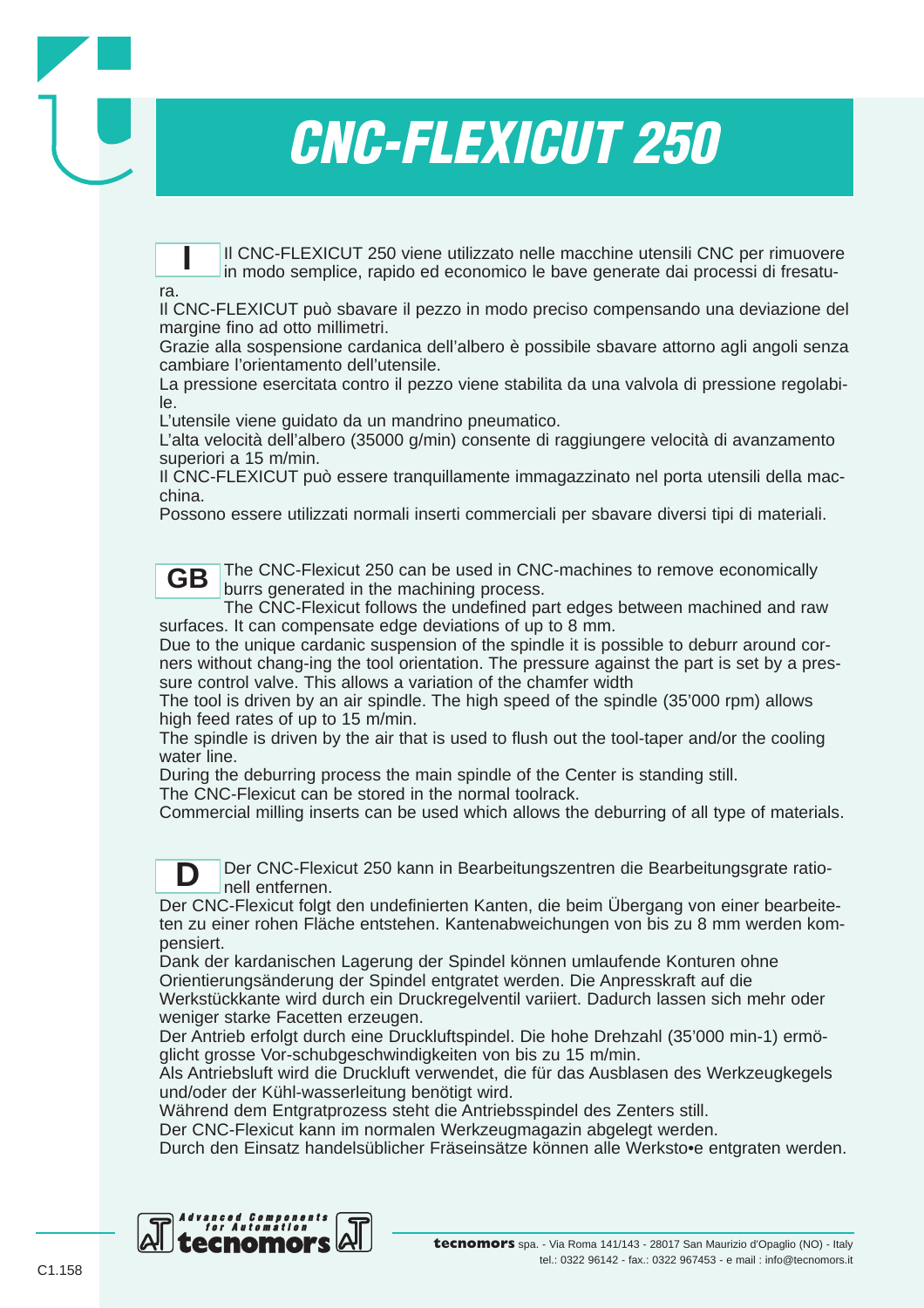

tel.: 0322 96142 - fax.: 0322 967453 - e mail : info@tecnomors.it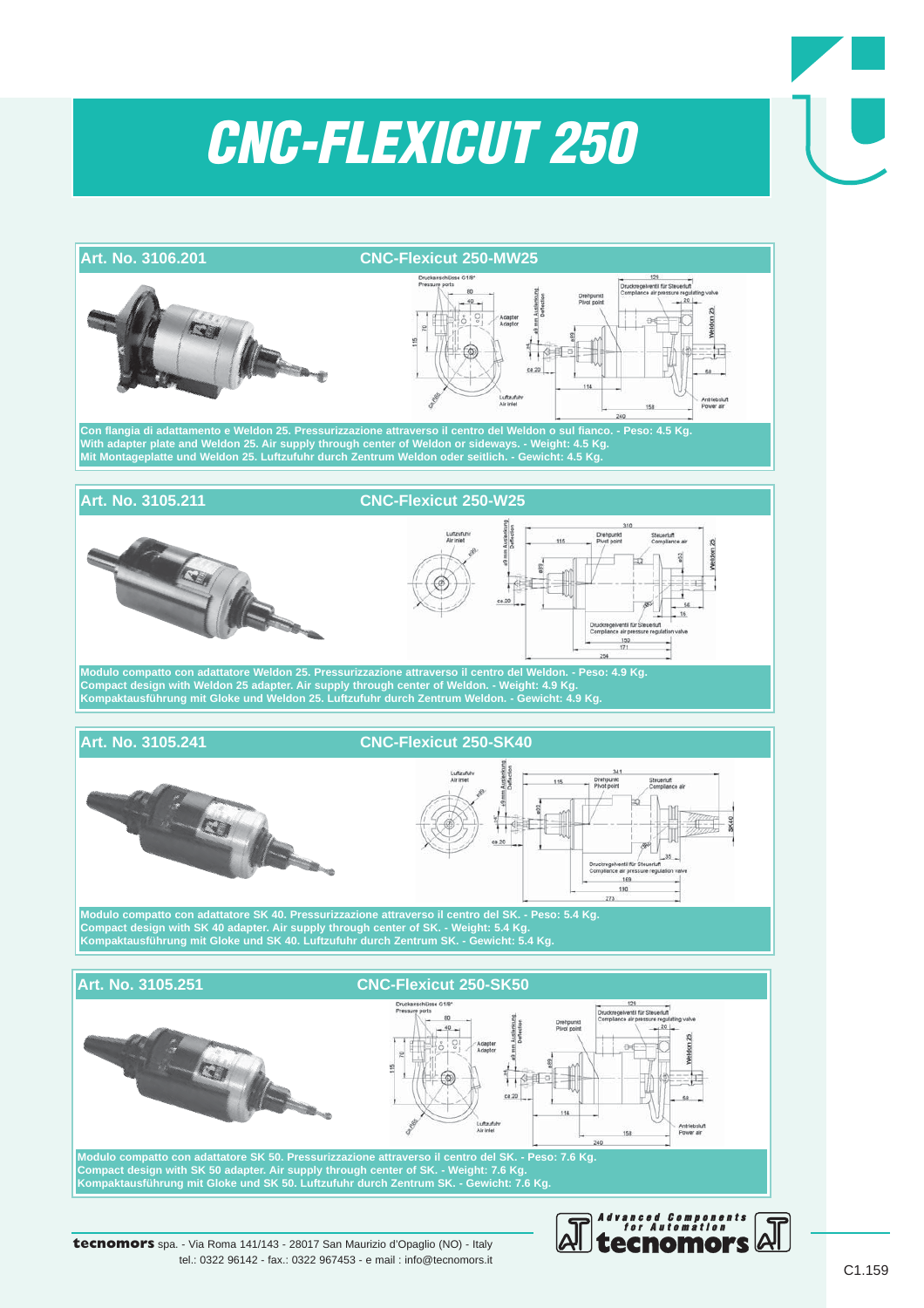